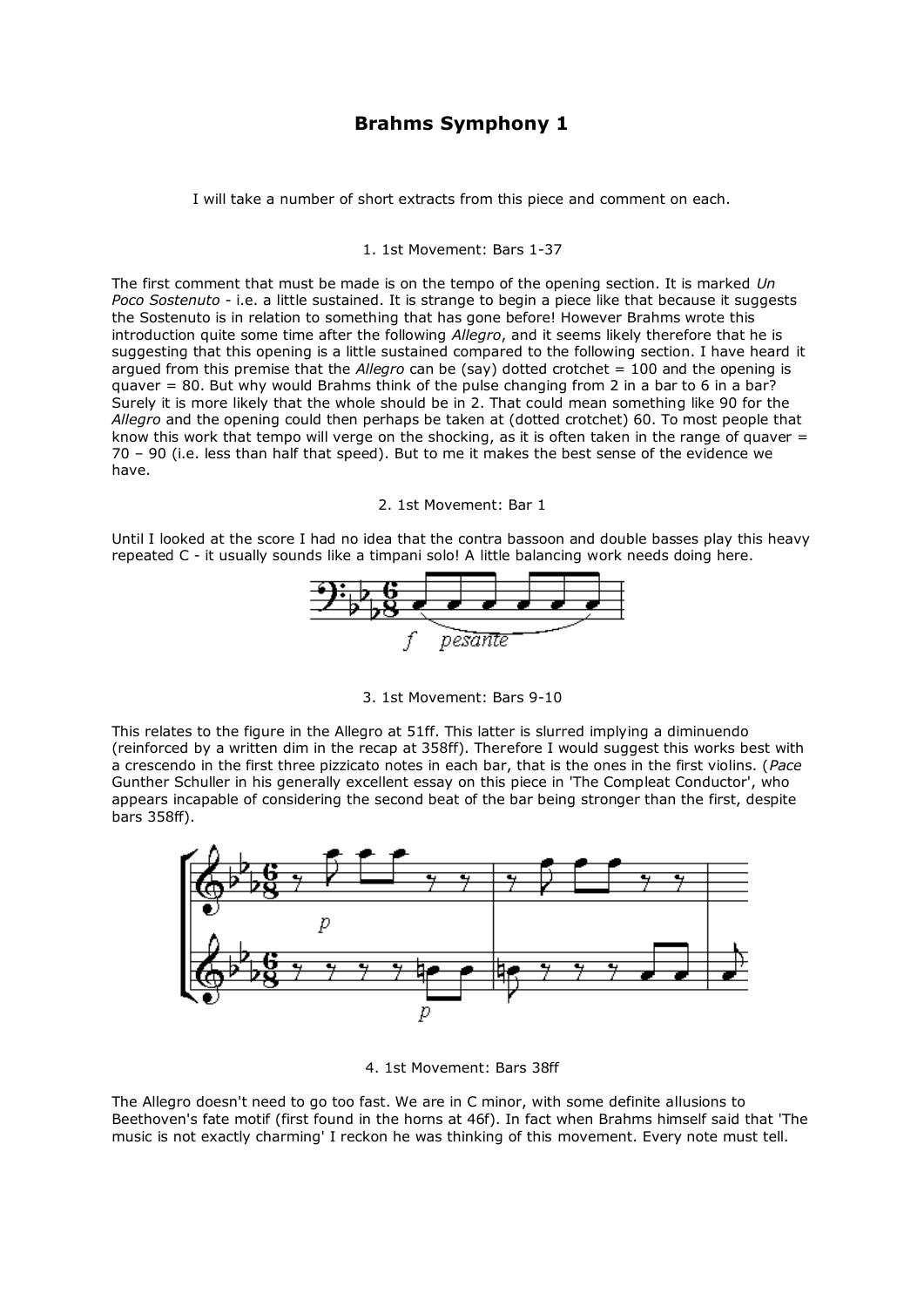

5. 1st Movement: Bars 53ff

This, again, is a reflection of 11ff. Therefore I consider that the long note should be fully slurred to the following quaver and only then is there an articulation. Often there is an articulation either side of the quaver, thus negating the very clear resolution onto that note, and also the clear connection to bar 11 in the opening section. See, for example, the clarinet parts:



6. 1st Movement: Bars 114-117

A nice simple example of tension/resolution in the woodwind. The first chord needs playing slightly louder than the second.



7. 1st Movement: Bars 188f

Sorry, but I like this repeat! When you first hear this the first time bar is a real jolt (the second time bar is a much more natural harmonic progression) - and who would want to miss out such a jolt? It has even been suggested that Brahms should have written a D natural to soften the blow! Just looking at the bass part below you may wonder what I'm on about, but just try playing an Eb minor chord followed by octave Cs ...



8. 1st Movement: Bars 273-320

Often this section receives a large slowing down to about bar 294 and then a large speeding up to bar 320. This takes away all the tension created by the repetitive bassline up to bar 289 (the fate motif), and then the chromatically ascending sequence after that. I'm not advocating a rigidly strict tempo, but keeping a fairly steady pulse allows the music to move forwards much more powerfully.

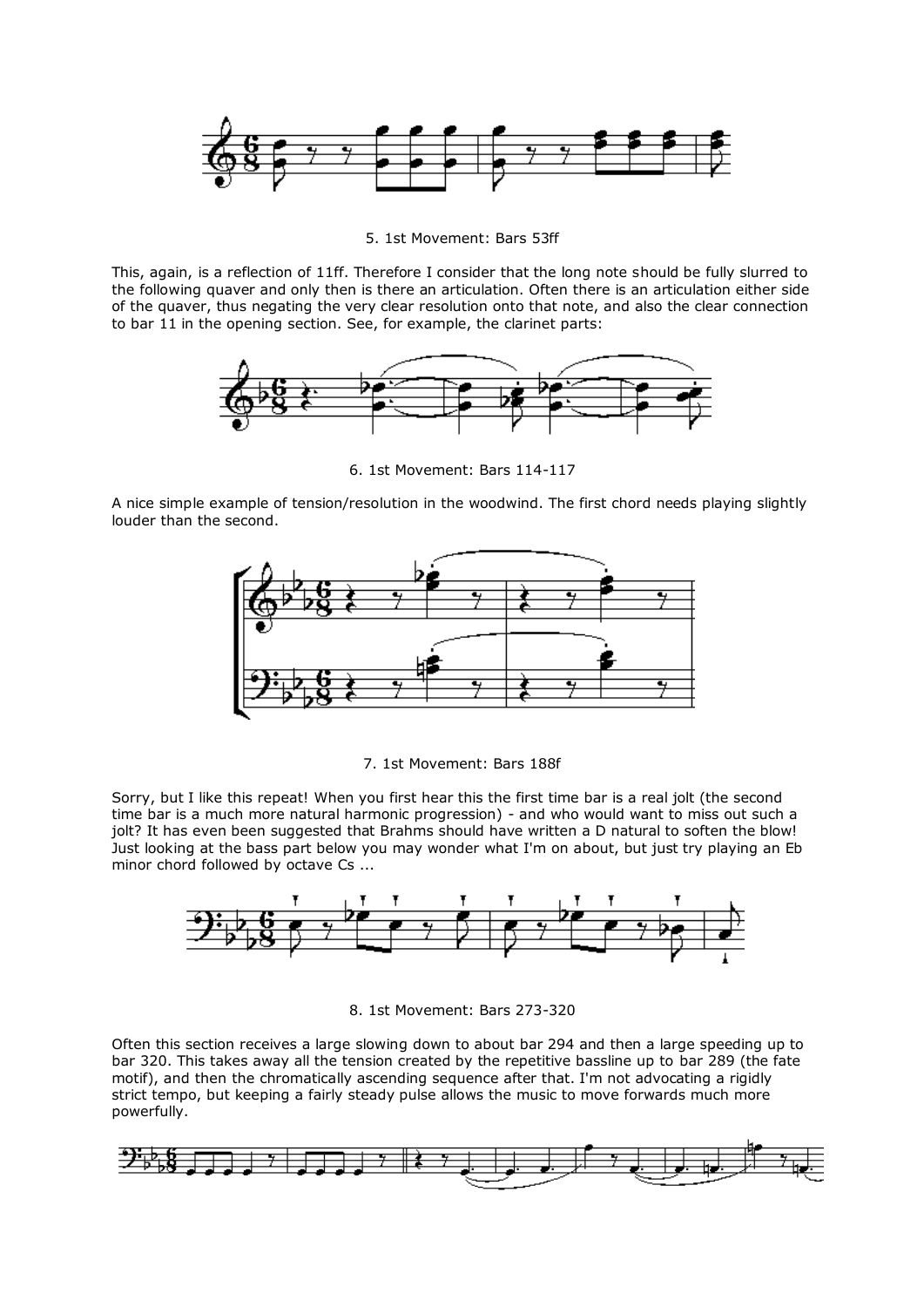#### 9. 1st Movement: Bars 478ff

Brahms had a close friendship and working relationship with Joachim, and Joachim was definitely in the main amongst the school of non-vibrato playing. For this reason, and also because I think the sound is just not right, I feel a modern, constant vibrato is out of place in Brahms. However the use of vibrato to highlight certain points is a powerful tool. So, for example, the accents below can be achieved mainly with vibrato (it's a violin part, but would apply equally if the part were say for the oboe).

A second point about this extract is the use of the instruction *espr*. In most cases it seems analogous to the later terms *solo* and *soli*. But it may also imply the use of vibrato to heighten the expression. Brahms use of the term is always in legato passages and I would suggest he wants the passage playing super legato.



# **10. 2nd Movement**

Again we have an issue over the movement's heading *Andante Sostenuto*. A tempo of say crotchet = 52 gives a feeling of the moving nature of *Andante*, whilst allowing plenty of room for *Sostenuto*. Very often it is taken at a speed of 30 to 40, which is surely too slow for any feeling of movement.

## 11. 2nd Movement: Bars 2-4

I hesitate to comment on specific matters of playing technique (especially on an instrument which I have never played), but this is too interesting to pass by. It is the only time Brahms asks the horns to play a note *gestopft* in this work. On a modern horn the sound produced by a normal full stopping is very nasal, a sound which seems out of place here. A possible solution it to play a G and to half-stop this note (i.e. place the hand some way but not all the way into the bell) thus producing the F# (sounding A#) with a veiled and appropriate colour. Horn players please feel free to shoot me down on this one!!



12. 2nd Movement: Bars 9

Again the slur from the C# is a real slur. Then the chromatic notes should be played almost slurred, without any stopping of the sound between the notes (*portato*).

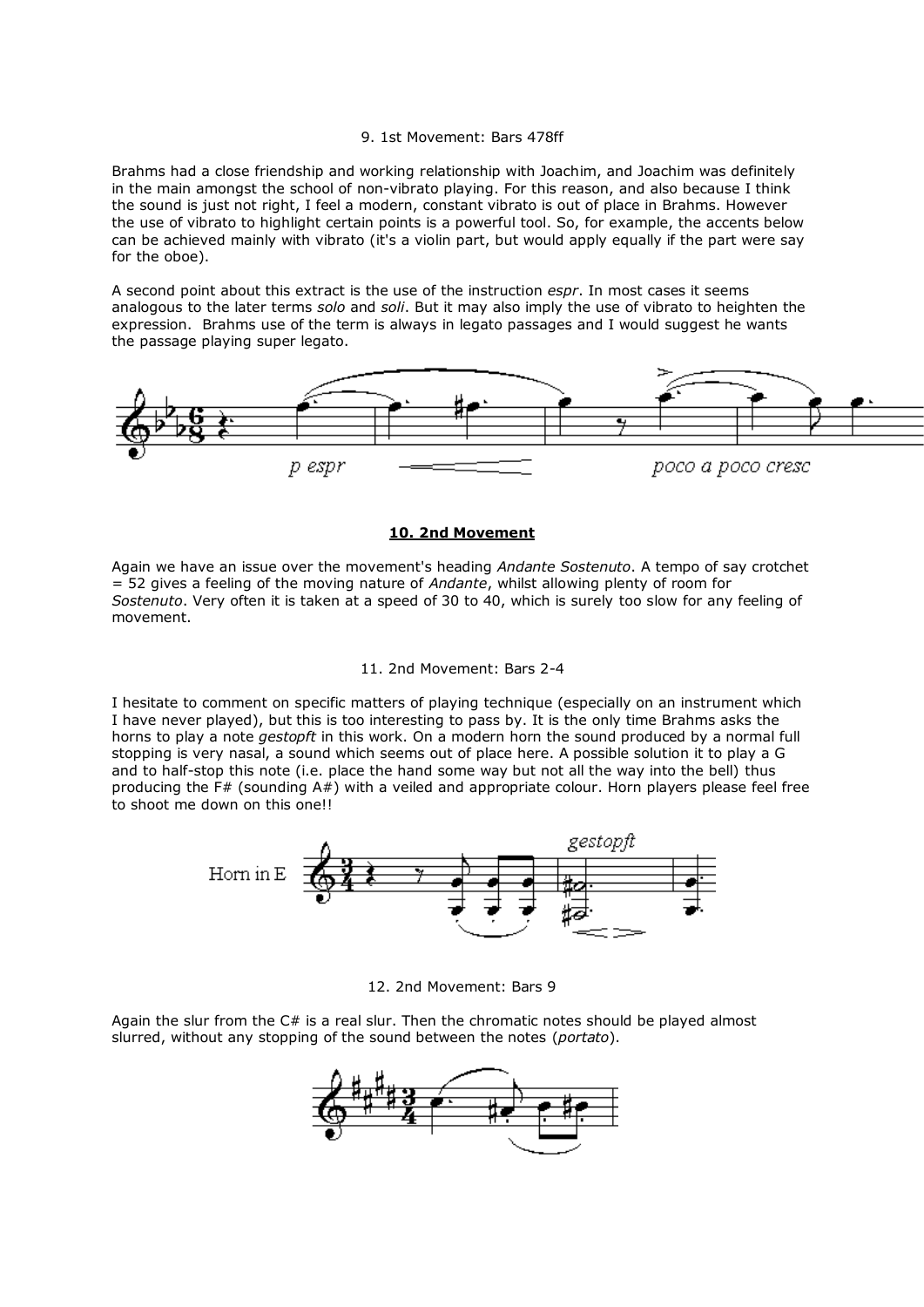## 13. 2nd Movement: Bar 34-6

Brahms' use of slurs here implies phrasing. In other words the second of each pair of semiquavers is not played through, thus producing a slightly syncopated effect. I would also apply that to the slur over the quavers in the second bar. In general I think that the principle of playing slurs as phrasing marks should be employed throughout the symphony - though (of course!) there are a number of exceptions.



14. 2nd Movement: Bar 67

At the rather surprising recapitulation of the main theme Brahms writes a tutti pianissimo. The violins and violas have a beautiful and melifluous line in 3 octaves which must be especially soft or it will easily overshadow the tune in the woodwind.



# **15. 3rd Movement: Bars 1-5**

The beautiful and serene clarinet tune which opens this movement comes in two five-bar phrases. I would therefore not want to rush into bar 6. Later it comes in seven-bar phrases, and the same logic would apply.



16. 3rd Movement: 71f

In the trio section Brahms consistently writes a dotted crotchet in the repeated pattern, but only a crotchet in the downwards arpeggio. This difference is worth observing.

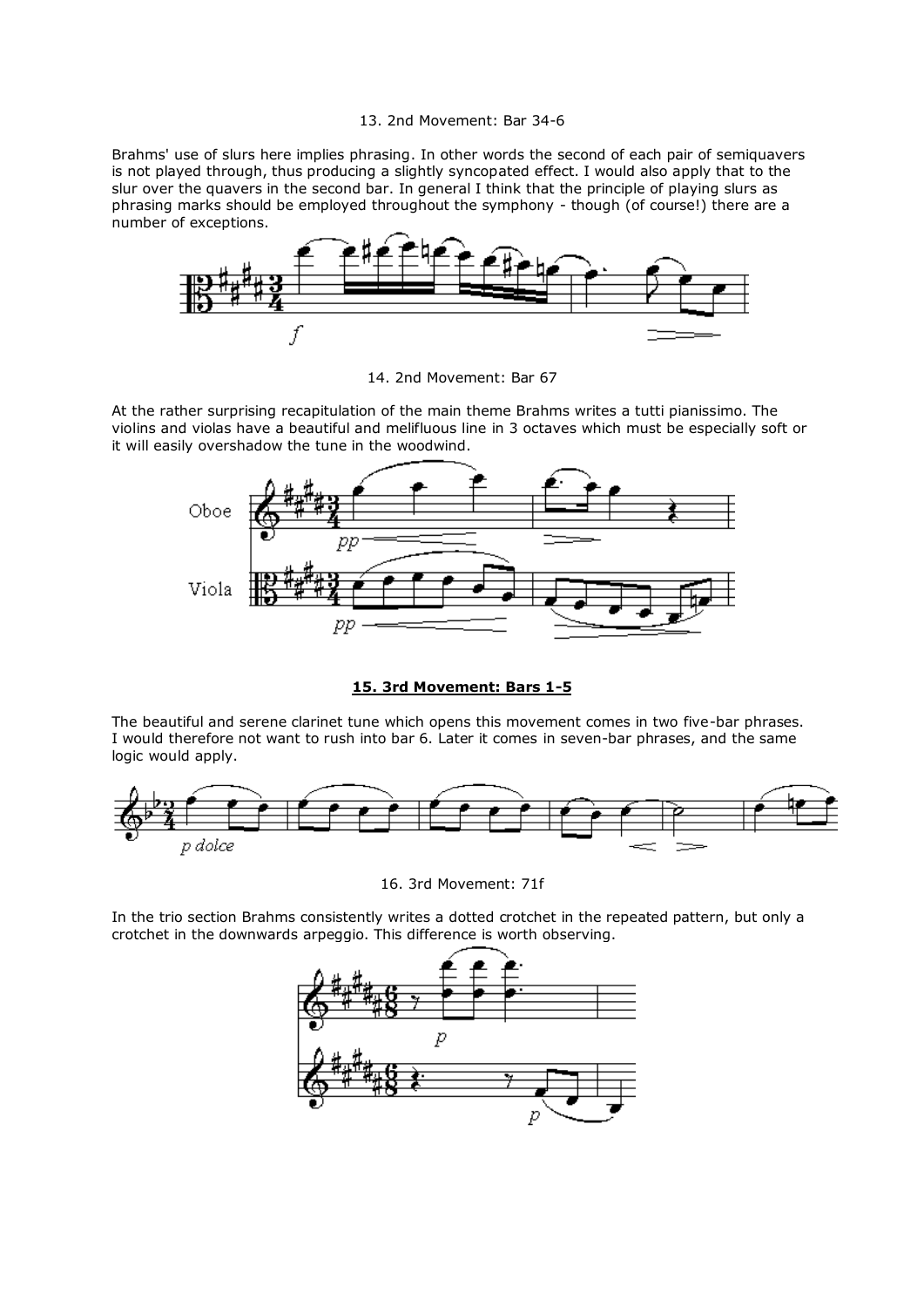#### 17. 3rd Movement: 156f

Just to note Brahms' love of different subdivisions of the beat - here 2 against 3. At no point do these notes sound together.



# **18. 4th Movement: Bars 28f**

Tempo is again an issue in this movement. One plausible solution can be inferred from the timpani part which joins the *Adagio* and *Piu Andante* sections. It would seem odd if the twelves in the first bar shown below are not the same speed as the sixes in the following bar. Hence old quaver = new crotchet. This would make a pulse of about 72 for quavers in the *Adagio*, followed by 72 for crotchets in the *Piu Andante* seem reasonable. There's a fair bit more to it than I've said, but that gives us at least a good starting place.



19. 4th Movement: Bars 6ff

In many performances these bars are almost inaudible! Piano when applied to pizzicato needs taking with a pinch of salt.<br> $p$ izz



20. 4th Movement: Bars 61ff

In this Beethoven 9 inspired tune there are two things to get right. Firstly it is poco forte, not forte. And secondly phrasing is required. Specifically the phrases (in bars) are  $4 + 4 + 8$ . Particularly in the eighth bar the D should resolve more softly to the C followed by a small breath before the bottom G.